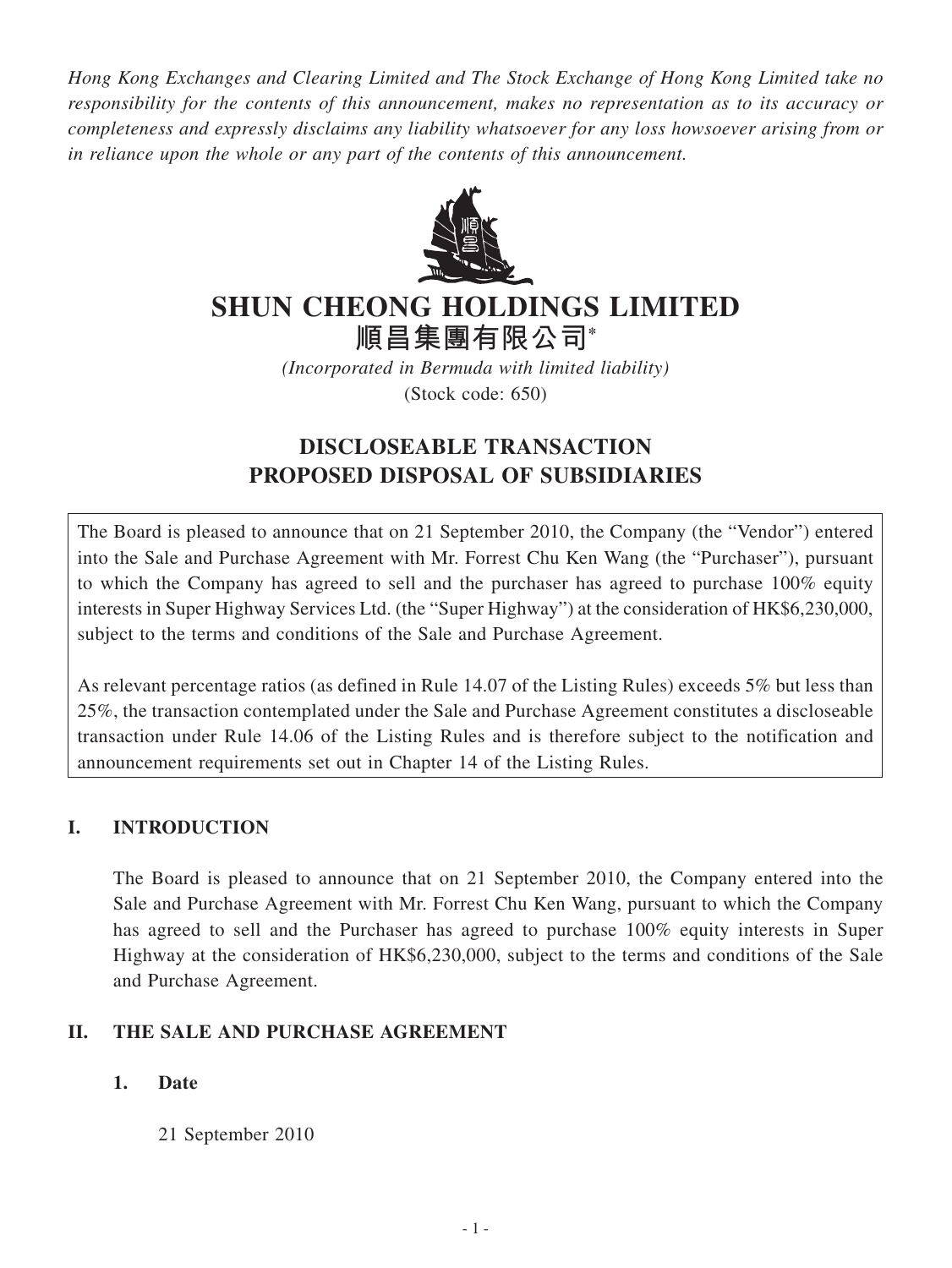## **2. Parties**

Vendor: the Company Purchaser: Mr. Forrest Chu Ken Wang

Based on the Directors' best understanding, knowledge, belief and having made all reasonable enquiries, the Purchaser is third parties independent of and not connected with the Company and its connected persons (as defined in the Listing Rules).

#### **3. Sale and Purchase**

Pursuant to the Sale and Purchase Agreement, the Company has agreed to sell and the Purchaser has agreed to purchase 100% equity interest in Super Highway, a company incorporated in the British Virgin Islands, on the terms and subject to the conditions of the Sale and Purchase Agreement. Prior to the entering into this Sale and Purchase Agreement, Super Highway is wholly owned by the Company. Upon completion of the transaction, the Company will not hold any equity interests of Super Highway.

The Directors confirmed that Super Highway is no longer as a subsidiary of the Company after the Completion.

#### **4. Consideration and payment terms**

Under the Sale and Purchase Agreement, the consideration of HK\$6,230,000 is based on 1.137 times value of the Unaudited Consolidated Net Tangible Assets.

The above consideration is determined after arm's length negotiations between the parties to the Sale and Purchase Agreement and with reference to the value of the Unaudited Consolidated Net Tangible Assets of HK\$5,475,729.

The consideration will be paid by cash or settled to the bank account designated by the Company upon Completion.

The expected gain HK\$754,271 is calculated by the consideration deducting the Unaudited Consolidated Net Tangible Assets. The expected gain will be recognised in the Company's income statement. The expected gain is to be calculated by reference to the carrying value of the assets in the accounts as at 31 March 2010.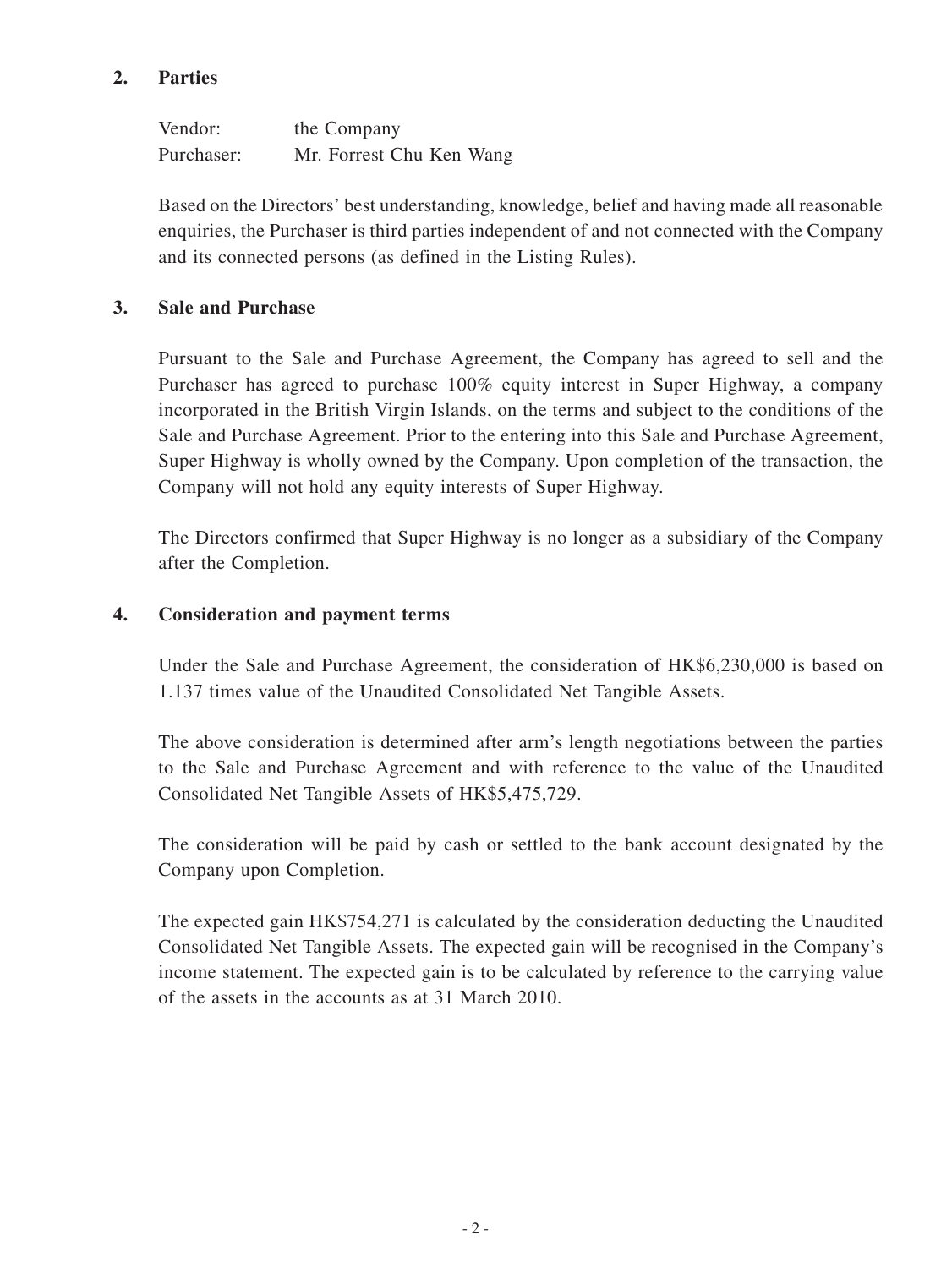#### **5. Conditions for Completion**

- i) The Vendor's Warranties having remained true and accurate and not misleading at all times from the date of this Sale and Purchase Agreement up to and including the Completion Date;
- ii) The Purchaser's Warranties having remained true and accurate and not misleading at all times from the date of this Sale and Purchase Agreement up to and including the Completion Date;
- iii) The value of the Unaudited Consolidated Net Tangible Assets having been verified and accepted by the Purchaser and/or its professional adviser;
- iv) The Vendor having obtained the respective approvals in accordance with respective bye-laws and the Listing Rules necessary for the transactions contemplated under the Sale and Purchase Agreement;
- v) The parties hereto undertake to use their respective best endeavors to ensure that the Conditions be fulfilled on or prior to the Completion Date;
- vi) The Purchaser may at any time in writing waive the condition in (i) above, whereas the Vendor may at any time waive the conditions in (ii) above and/or (iii) above; and
- vii) In the event that any of the conditions for Completion shall not have been fulfilled or waived pursuant to (vi) above (as the case may be) and Completion cannot take place on or prior to 29 October 2010 or such other date as the parties may otherwise agree in writing, then the parties hereto shall not be bound to proceed with Completion and this Sale and Purchase Agreement shall automatically terminate.

#### **6. Completion**

On Completion, the Purchaser shall pay the consideration and the Vendor shall deliver the Super Highway documents and things as the Purchaser may reasonably require in order to complete the transaction contemplated under this Agreement and to pass control, ownership, management and administration of the Super Highway Group to the Purchaser.

#### **III Reasons for the proposed transaction**

The Group is principally engaged in the hotel and restaurant operations in the People's Republic of China and the provision of building related maintenance services. The Directors are of the view that the proposed disposal could enhance the Company's financial position in the future. Moreover, the Company could utilize the proceeds from the proposed disposal to invest other potential business with prosperous growth and improve our existing core business such as Guangxi Nanning Wharton International Hotel Limited in the Mainland China for development and expansion.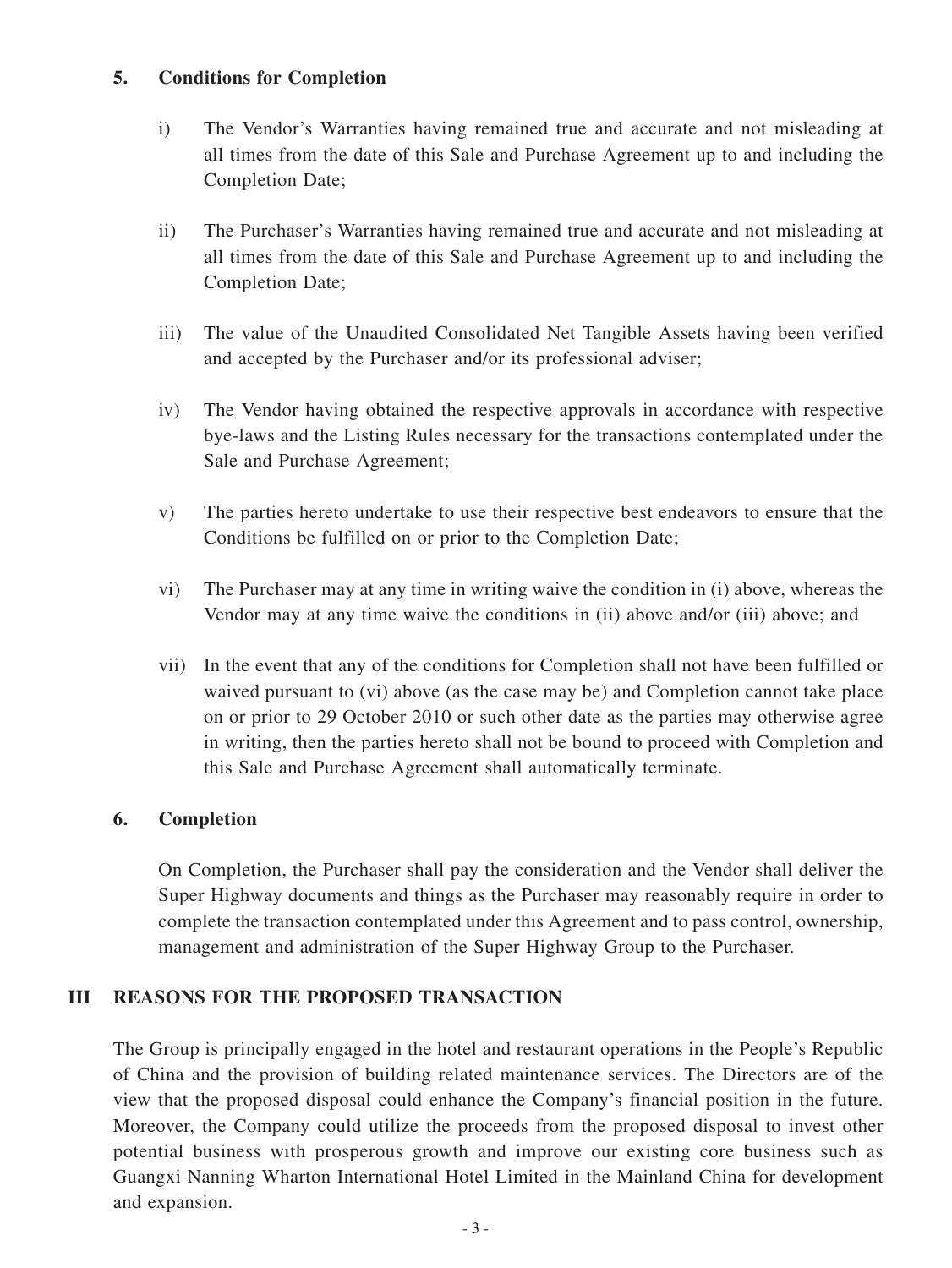The Board is of the opinion that the Sale and Purchase Agreement and the transaction contemplated thereunder are in line with the Company's ordinary and usual course of business, on normal commercial terms, fair and reasonable and in the interests of the Company and its Shareholders as a whole.

## **IV. Information on Super Highway**

Super Highway is an investment holding company and incorporated in British Virgin Islands with limited liability. The subsidiaries of Super Highway are principally engaged in the provision of building related maintenance services.

The Unaudited Consolidated Net Tangible Assets of Super Highway Group as at 31 March 2010 was HK\$5,475,729.

Set out below is the unaudited financial information of the Super Highway Group.

|                     |                 | For the year ended 31 March |  |
|---------------------|-----------------|-----------------------------|--|
|                     | <b>2010</b>     | 2009                        |  |
|                     | <b>HK\$'000</b> | <b>HK\$'000</b>             |  |
| Net loss before tax | 153.4           | 3,878.9                     |  |
| Net loss after tax  | 187.4           | 3,888.0                     |  |

#### **V. Information of the Group**

The Group is principally engaged in hotel and restaurant operations in the People's Republic of China and provision of building related maintenance services. The Directors are of the view that the proposed disposal could enhance the Company's financial position in the future. Moreover, the Company could utilize the proceeds from the proposed disposal to invest other potential business with prosperous growth and improve our existing core business such as Guangxi Nanning Wharton International Hotel Limited in the Mainland China for development and expansion.

#### **VI. Information of the Vendor**

Mr. Forrest Chu Ken Wang is a Hong Kong Citizen and holding a Hong Kong Identity Card.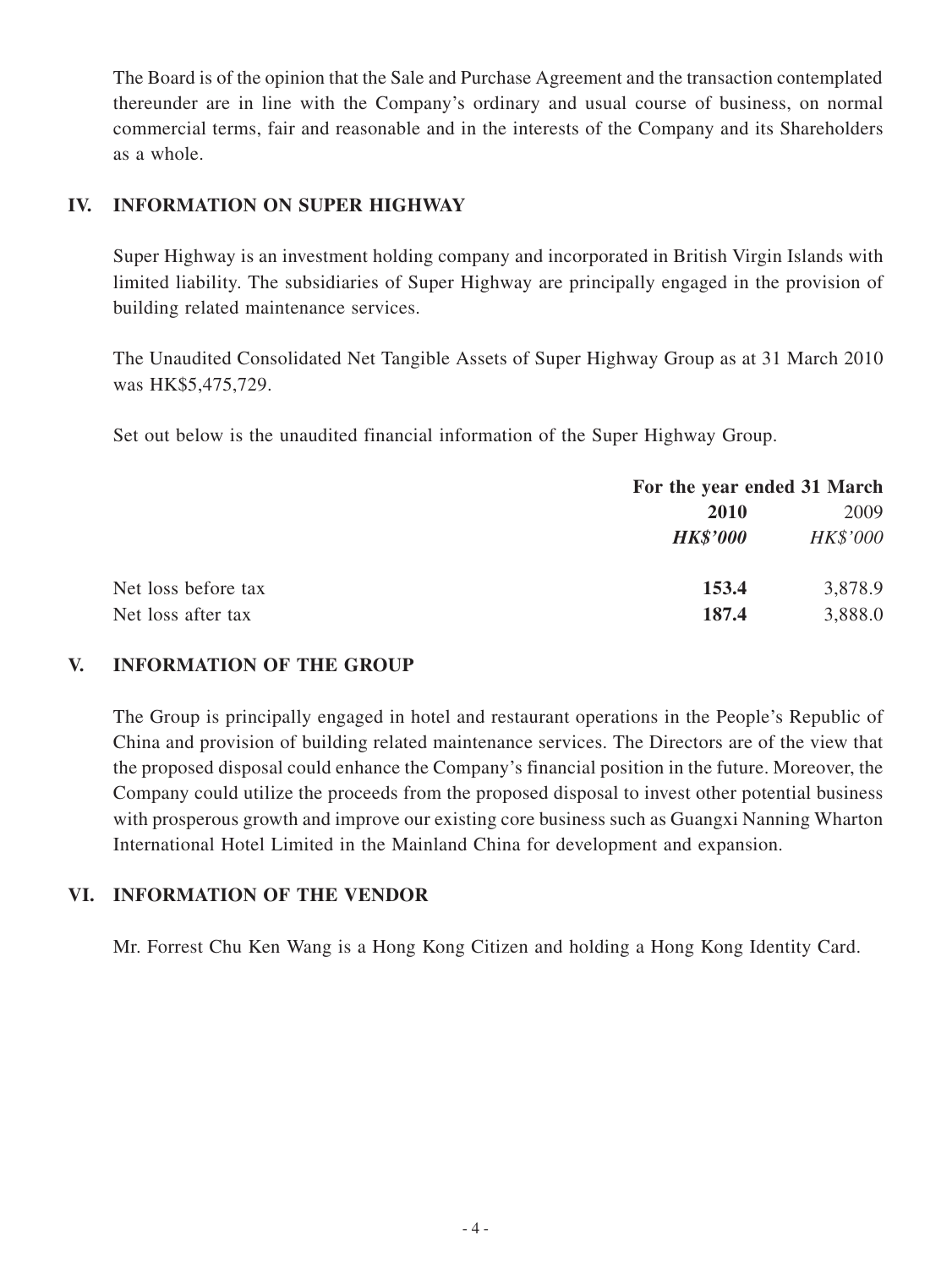#### **VII. Listing Rules Implication**

As relevant percentage ratios (as defined in Rule 14.07 of the Listing Rules) exceed 5% but is less than 25%, the transaction contemplated under the Sale and Purchase Agreement constitutes a discloseable transaction under Rule 14.06 of the Listing Rules and is therefore subject to the notification and announcement requirements as set out in Chapter 14 of the Listing Rules.

#### **DEFINITIONS**

In this announcement, unless the context otherwise require, the following expressions have the following meanings:

| "Board"                                         | the board of Directors                                                                                                                                                                                                                      |
|-------------------------------------------------|---------------------------------------------------------------------------------------------------------------------------------------------------------------------------------------------------------------------------------------------|
| "Company" or "Vendor"                           | Shun Cheong Holdings Limited, an exempted company<br>incorporated in Bermuda with limited liability and registered<br>in Hong Kong under Part XI of the Companies Ordinance, the<br>shares of which are listed on the Stock Exchange        |
| "Completion"                                    | the completion of the Sale and Purchase Agreement                                                                                                                                                                                           |
| "Completion Date"                               | The day on which the Completion occurs and in any event be<br>not later than 29 October 2010                                                                                                                                                |
| "Directors"                                     | the director(s) of the Company                                                                                                                                                                                                              |
| "Group"                                         | The Company and its subsidiaries                                                                                                                                                                                                            |
| "Hong Kong"                                     | the Hong Kong Special Administrative Region of the People's<br>Republic of China                                                                                                                                                            |
| "HK\$"                                          | Hong Kong dollar, the lawful currency of Hong Kong                                                                                                                                                                                          |
| "Listing Rules"                                 | Rules Governing the Listing of Securities on the Stock<br>Exchange                                                                                                                                                                          |
| "Unaudited Consolidated<br>Net Tangible Assets" | The unaudited consolidated net tangible assets of the Super<br>Highway Group as at 31 March 2010                                                                                                                                            |
| "Sale and Purchase Agreement"                   | The sale and purchase agreement dated 21 September 2010<br>entered into between the Company (being the vendor) and Mr.<br>Forrest Chu Ken Wang (being the purchaser) in respect of the<br>disposal of 100% equity interest in Super Highway |